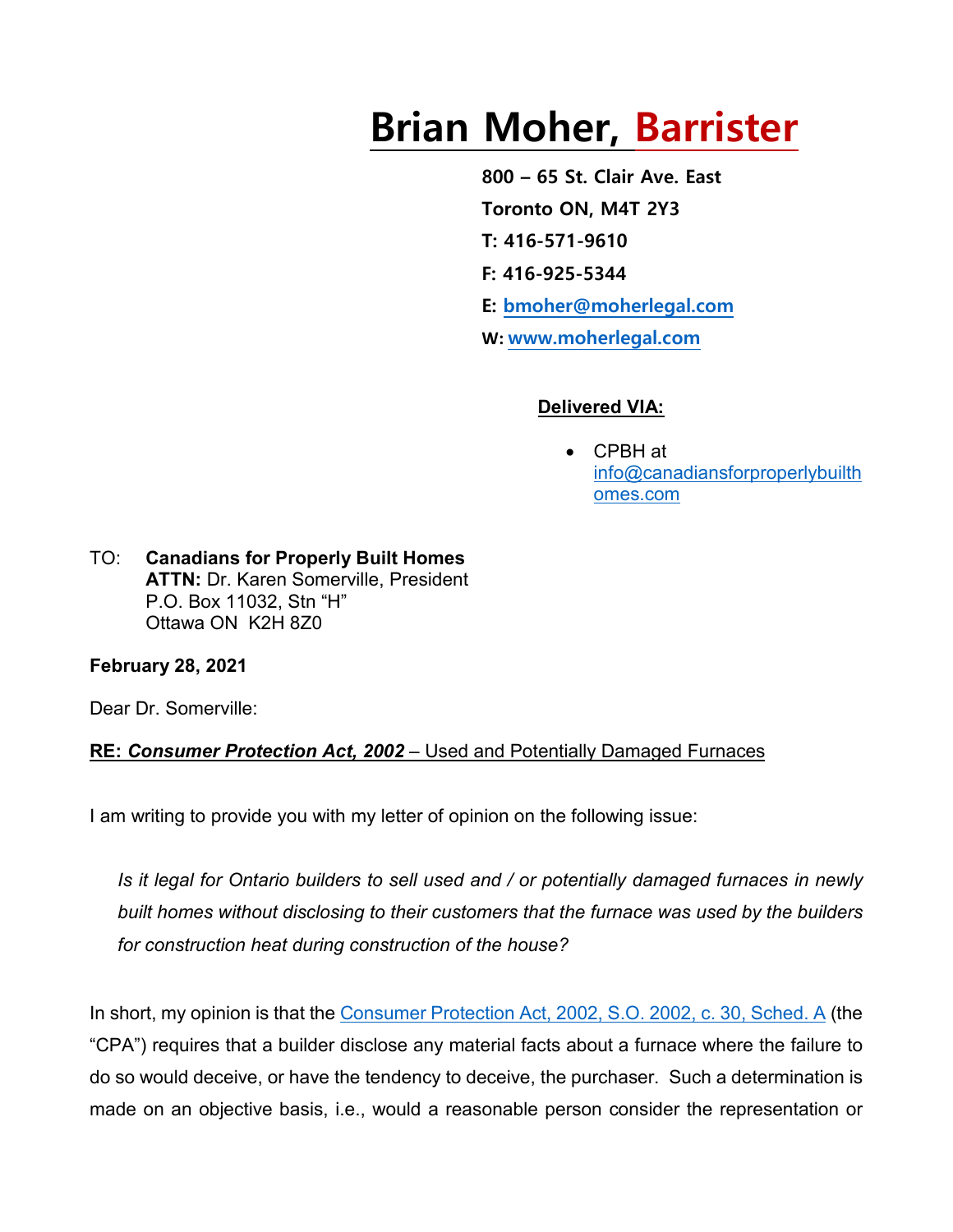omission as being deceptive, or having the tendency to deceive? If so, then the failure to disclose such information would constitute "unfair practice". "Unfair practice" is expressly prohibited by section 17(1) of the CPA.

The jurisprudence establishes that it is not a viable defence for a builder to claim that his or her representations or omissions were not relied upon by the consumer. Rather, the CPA prohibits "unfair practice". Whether or not there was reliance by a consumer is irrelevant to the commission of a prohibited act.

Finally, Canadian courts, including the Supreme Court of Canada, have emphasized that the CPA is directed at protecting consumers. Consumers suffer an "informational disadvantage" when it comes to many transactions. Given the mandate of the CPA, the Supreme Court has confirmed that consumer protection legislation "should be interpreted generously in favour of consumers". That said, the language of section 17(1) of the CPA is express and clear, and it does not leave room for interpretation: "*No person shall engage in an unfair practice.*"

#### **A. The Statutory Framework**

Section 17(1) of the CPA states: "No person shall engage in an unfair practice." Section 14(1) provides that: "It is unfair practice for a person to make a false, misleading or deceptive representation." Section 14(2) provides examples of representations that are "false, misleading or deceptive".

The majority of the examples provided under Section 14(2) relate to stated representations rather than omissions or non-disclosure. However, Section 14(2).14 specifically contemplates instances of material non-disclosure that would amount to a "false, misleading or deceptive" misrepresentation. Section 14(2).14 provides the following formulation: "A representation using exaggeration, innuendo or ambiguity as to a material fact **or failing to state a material fact if such** use or **failure deceives or tends to deceive**." (emphasis added)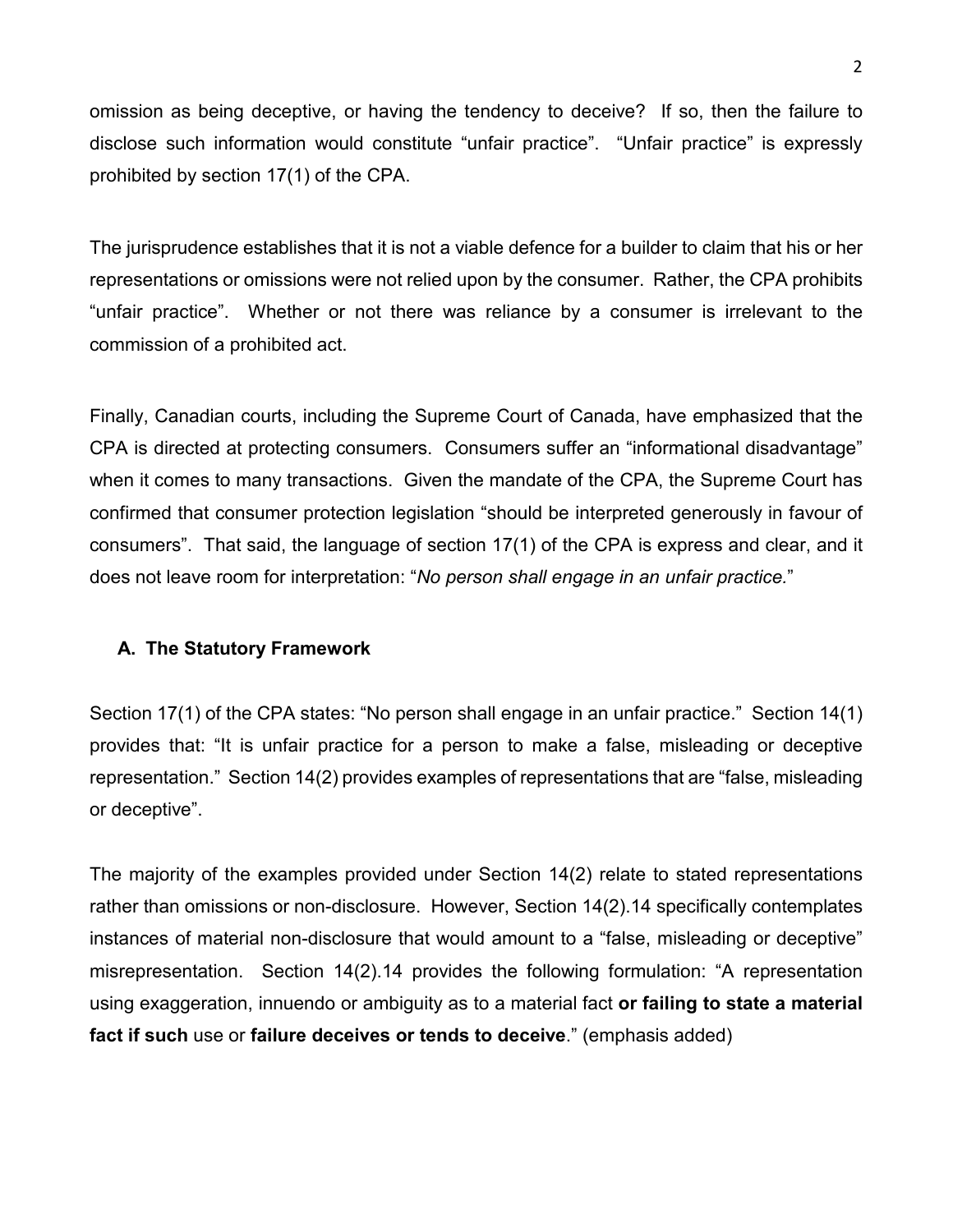The CPA prohibits "unfair practice" (section 17). "Unfair practice" includes making "false, misleading or deceptive" representations (section 14). A representation that fails to state a material fact constitutes "unfair practice" if the omission deceives, or has the tendency to deceive (Section 14(2).14).

The statutory framework of the CPA expressly contemplates that a material fact omission will constitute an unfair practice, and that unfair practice is prohibited. It is my opinion that the failure of a builder to disclose that furnace has been used during the construction of a house may, depending on the facts, constitute "unfair practice" within the meaning of the CPA. As will be discussed below, such a determination is fact-specific by its nature.

#### **B. The Jurisprudence**

#### 1. The Objective Standard for Determining Whether there is a "Tendency to Deceive"

The failure to disclose a "material fact" may or may not constitute "unfair practice". If the omission of the material fact has the "tendency to deceive", then it will constitute "unfair practice". The determination of whether an omission has the "tendency to deceive" is made on an objective basis, as Justice Hoy explained in *[Matoni v. C.B.S. Interactive Multimedia Inc.](https://www.canlii.org/en/on/onsc/doc/2008/2008canlii1539/2008canlii1539.html)  [\(Canadian Business College\)](https://www.canlii.org/en/on/onsc/doc/2008/2008canlii1539/2008canlii1539.html)*, 2008 CanLII 1539 (ON SC).

In *[Matoni v. C.B.S. Interactive Multimedia Inc. \(Canadian Business College\)](https://www.canlii.org/en/on/onsc/doc/2008/2008canlii1539/2008canlii1539.html)*, 2008 CanLII 1539 [\(ON SC\),](https://www.canlii.org/en/on/onsc/doc/2008/2008canlii1539/2008canlii1539.html) Justice Hoy considered a motion to certify a class action. The proposed class action asserted various claims against a private, for-profit career college, including allegations of "unfair practice" under the CPA. The defendant had offered an 18-month, non-accredited program to train prospective dental hygienists. The plaintiffs claimed that the college had failed to disclose that non-accredited graduates would not be automatically eligible to write the national examination required for all prospective dental hygienists.

Justice Hoy determined that: "A failure, 'to state a material fact if such failure deceives or tends to deceive' constitutes a false, misleading or deceptive representation. I believe that whether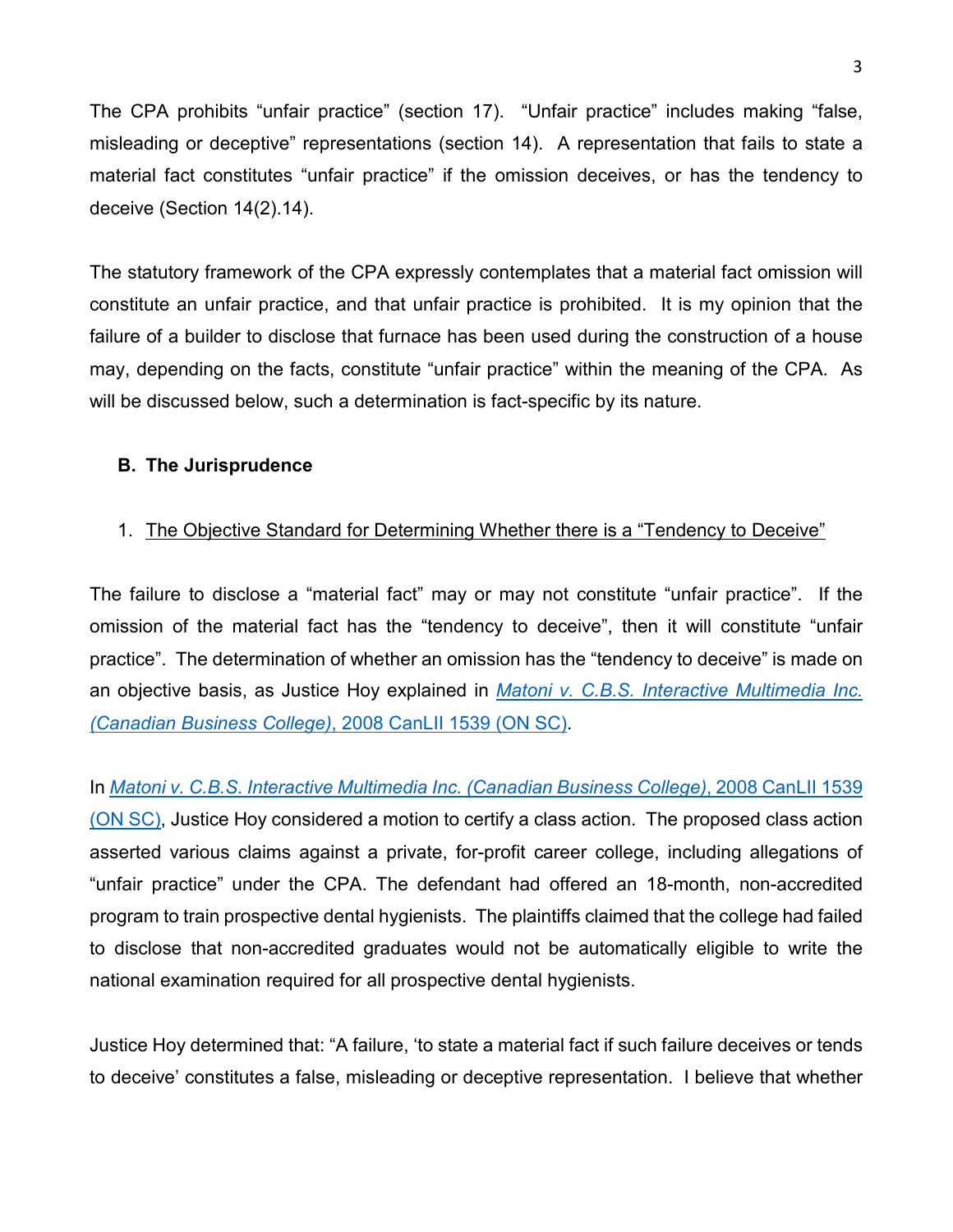the failure to state a material fact *tends* to deceive can be determined objectively, by reference to what would be conveyed to a reasonable person." (para. 143, emphasis added)

If a homebuyer purchases a furnace that was used during the construction of the house, then there are a variety of problems that can arise. Some of these problems are described in Damaged during construction - [Plumbing & HVAC \(plumbingandhvac.ca\)](http://plumbingandhvac.ca/damaged-during-construction/) (April 27, 2016, by Simon Blake):

- "Drywall dust and other construction debris leaves the new homeowner with what is basically a used furnace that may neither perform as intended nor last as long as it should."
- "'The main problem is dust… Debris gets tossed down the supply and return ducts. It's a mess,' remarked Joe Krebs, contract manager for Applewood Heating and Air Conditioning, Mississauga, Ont."
- "'There have been so many issues with this; the biggest one being that the residential customer is taking over their new home and in actual fact they are not getting a new furnace. Who knows what kind of stress it has been under and for how long?' remarked Warren Heeley, HRAI president."

Where a builder is using the furnace during construction of the house, the subsequent operation of the furnace may be compromised by being clogged with drywall and construction debris. Depending on the nature and scope of the impairment, the failure to disclose the usage of a furnace during construction may constitute a material omission of fact. This will be assessed on an objective standard. Would a reasonable person consider him or herself as being "deceived" by the builder's failure to provide a new, unused furnace? This will depend on the facts of the case, including the state, functionality, and safety of the furnace.

Regardless, it is my opinion that builders who fail to disclose material facts about the state of the furnace being sold are engaging in "unfair practice" if a reasonable person would have required such disclosure. This is not just a function of the statutory terms of the CPA, but also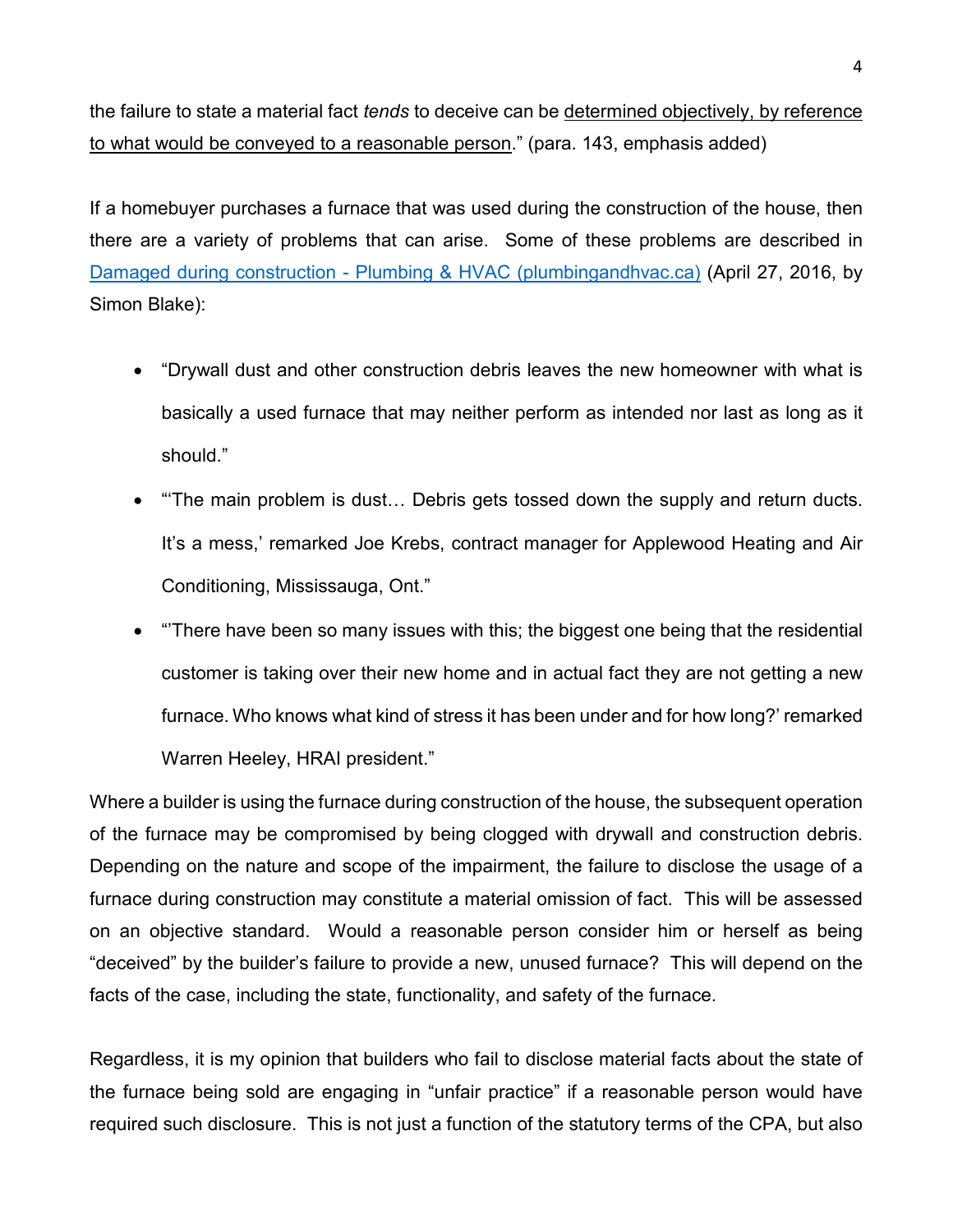the common law. See, for example, the Supreme Court of Canada's decision in *[Winnipeg](https://www.canlii.org/en/ca/scc/doc/1995/1995canlii146/1995canlii146.html)  [Condominium Corporation No. 36 v. Bird Construction Co.](https://www.canlii.org/en/ca/scc/doc/1995/1995canlii146/1995canlii146.html)*, 1995 CanLII 146 (SCC), [1995] 1 [SCR 85,](https://www.canlii.org/en/ca/scc/doc/1995/1995canlii146/1995canlii146.html) in which it was determined that contractors also owe a duty of care to subsequent purchasers of a building to ensure reasonable care in construction. As stated by the Supreme Court:

43 I conclude that the law in Canada has now progressed to the point where it can be said that contractors (as well as subcontractors, architects and engineers) who take part in the design and construction of a building will owe a duty in tort to subsequent purchasers of the building if it can be shown that it was foreseeable that a failure to take reasonable care in constructing the building would create defects that pose a substantial danger to the health and safety of the occupants. Where negligence is established and such defects manifest themselves before any damage to persons or property occurs, they should, in my view, be liable for the reasonable cost of repairing the defects and putting the building back into a non-dangerous state.

(para. 43, emphasis added)

This common law duty of care owed by builders to home-buyers is reflected in part under Section 17 of the CPA in its prohibition against "unfair practice".

# 2. Reliance on the Misrepresentation is not Required for it to Constitute "Unfair Practice"

A builder may be guilty of "unfair practice" whether or not the consumer relies on the deceptive representation or omission. The Ontario Court of Appeal considered the issue of reliance in the context of the CPA in *[Ramdath v. George Brown College of Applied Arts and Technology](https://www.canlii.org/en/on/onca/doc/2013/2013onca468/2013onca468.html)*, [2013 ONCA 468 \(CanLII\).](https://www.canlii.org/en/on/onca/doc/2013/2013onca468/2013onca468.html)

In *[Ramdath v. George Brown College of Applied Arts and Technology](https://www.canlii.org/en/on/onca/doc/2013/2013onca468/2013onca468.html)*, 2013 ONCA 468 [\(CanLII\),](https://www.canlii.org/en/on/onca/doc/2013/2013onca468/2013onca468.html) the Court of Appeal dismissed an appeal by a defendant college accused of "unfair practice". The college had stated that its program would provide students with the opportunity to complete three industry designations / certifications in addition to the certificate offered by the college. The students were not automatically qualified for the designations, however, and had to take additional courses, write credentialing exams, and pay the requisite fees for the designations.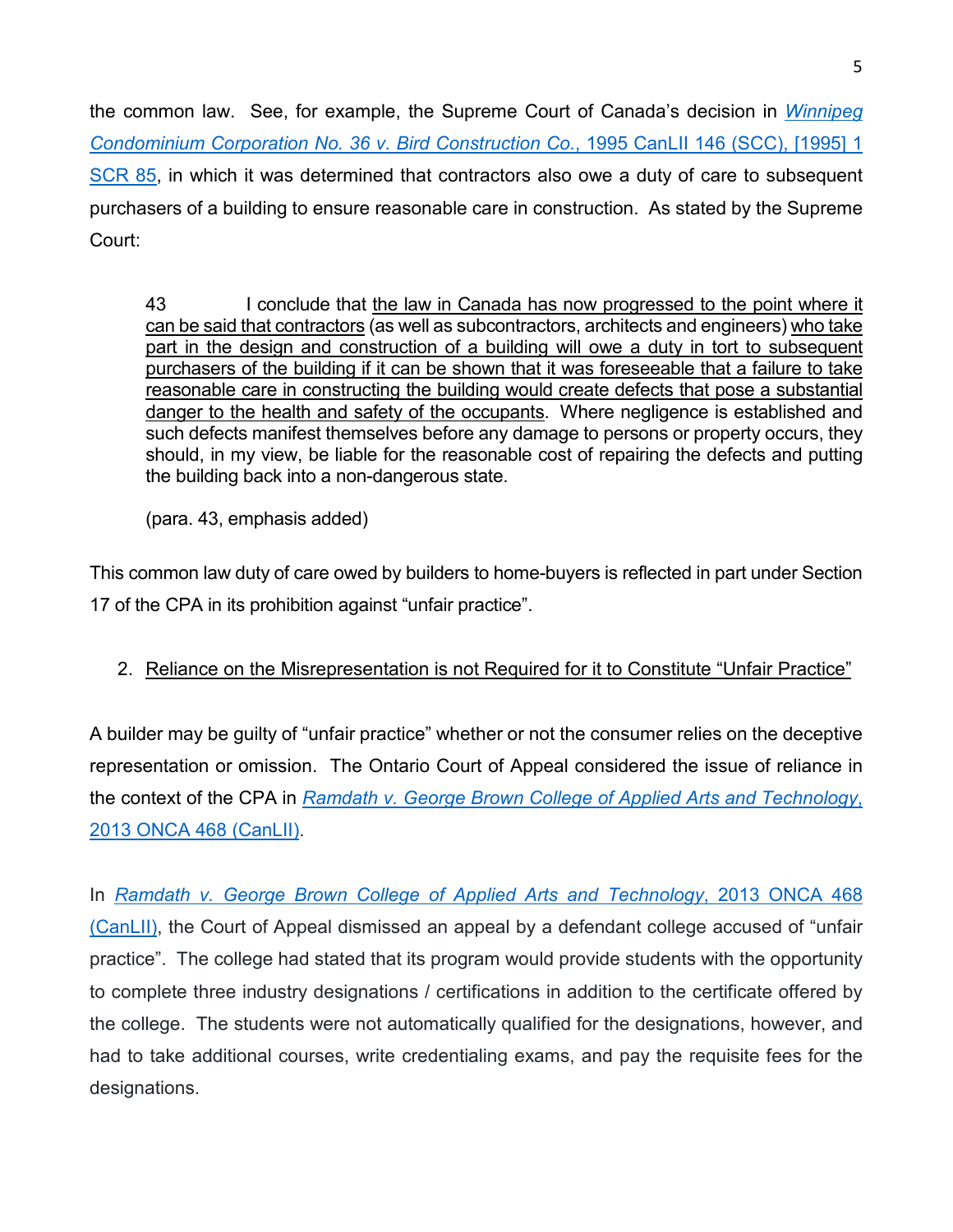The defendant college argued on appeal that there was ample information on the internet about the various requirements pertaining to the designations. Additionally, the college argued that, in order for the practice to be considered "unfair practice", each plaintiff must prove that he or she relied on the misrepresentations before being entitled to a remedy.

The Court of Appeal rejected this argument. As the Court of Appeal explained:

[14] We reject the submission that the program description did not amount to an unfair practice. The trial judge found as a fact that the representation was misleading and that it would be unreasonable to expect students to conduct independent research to verify its accuracy. This finding is entitled to deference and we see no error in the trial judge's conclusion in this regard.

[15] As to the reliance issue, we do not view the *[CPA](https://www.canlii.org/en/on/laws/stat/so-2002-c-30-sch-a/latest/so-2002-c-30-sch-a.html)* as requiring proof of reliance in order to establish that there has been an unfair practice and that there is entitlement to a remedy under the Act. [Section 18\(1\)](https://www.canlii.org/en/on/laws/stat/so-2002-c-30-sch-a/latest/so-2002-c-30-sch-a.html#sec18subsec1_smooth) of the *[CPA](https://www.canlii.org/en/on/laws/stat/so-2002-c-30-sch-a/latest/so-2002-c-30-sch-a.html)* clearly provides that a consumer who enters into an agreement "after or while a person has engaged in an unfair practice" is entitled to any remedy that is available in law, including damages. Proof of reliance is not a prerequisite. […]

(paras. 14-15, emphasis added)

Based on the foregoing, it is unnecessary to prove that someone relied on a builder's representations in order to for the representations to be "false, misleading or deceptive". If a builder sells a furnace to a consumer and fails to disclose that the furnace had been used during construction, then it is not a defence that the consumer did not rely on the representation. The failure to disclose a material fact will still constitute "unfair practice".

# 3. The CPA is to be Interpreted "Generously" in Favour of Consumers

The Courts have given guidance on interpreting the CPA. First and foremost, it is a consumer protection statute, and it should be interpreted "generously" for the benefit of consumers. For example, in *[Wright v. United Parcel Service Canada Ltd.](https://www.canlii.org/en/on/onsc/doc/2011/2011onsc5044/2011onsc5044.html)*, 2011 ONSC 5044 (CanLII), Justice Horkins explained:

[268] If knowledge becomes a relevant inquiry in determining whether and how the *[Consumer Protection Act](https://www.canlii.org/en/on/laws/stat/rso-1990-c-c31/latest/rso-1990-c-c31.html)* applies, then the consumer may be asking himself or herself "is this an unfair practice?" in light of what the consumer has learned as opposed to being able to rely on the fact that unfair practices are prohibited. In this sense, it would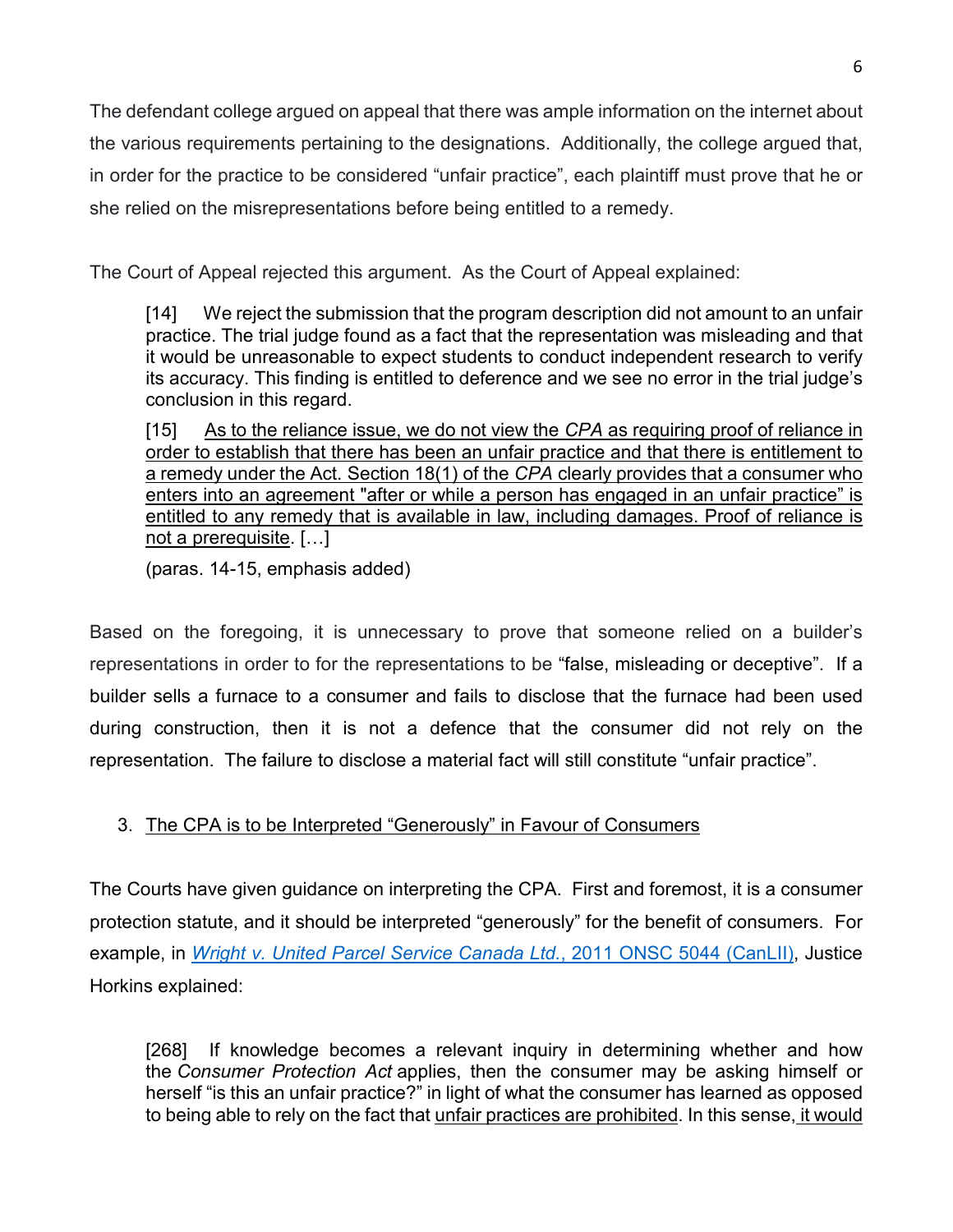have the effect of shifting responsibility from the supplier to the consumer and would weaken the rights of the consumer under the *[Consumer Protection Act](https://www.canlii.org/en/on/laws/stat/rso-1990-c-c31/latest/rso-1990-c-c31.html)*. Moreover, an inquiry into each consumer's knowledge undermines a legislative intent to place all consumers on equal footing.

[269] Two appellate decisions reinforce the remedial and protective intent of the *[Consumer Protection Act](https://www.canlii.org/en/on/laws/stat/rso-1990-c-c31/latest/rso-1990-c-c31.html)*. In *Reid v. R.L. Johnston Masonry Inc.*, [2009] O.J. No. 2482, (Div. Ct.), a consumer hired a contractor to fix a leaky basement. She sued for defective workmanship. The parties had an oral contact. There was no signed agreement as required by the *[Consumer Protection Act](https://www.canlii.org/en/on/laws/stat/rso-1990-c-c31/latest/rso-1990-c-c31.html)*.

[270] At trial, the consumer did not rely on the *[Consumer Protection Act](https://www.canlii.org/en/on/laws/stat/rso-1990-c-c31/latest/rso-1990-c-c31.html)*. The court dismissed her claim. On appeal, the Divisional Court permitted the consumer to rely on the Act, allowed the appeal and found in favour of the consumer ordering a refund of the contract price. The court stated that "The [Consumer Protection Act, 2002,](https://www.canlii.org/en/on/laws/stat/so-2002-c-30-sch-a/latest/so-2002-c-30-sch-a.html) exists to protect consumers. If the supplier of services does not follow the Act, it runs the risk of being subject to a sanction." (para. 15).

[271] Recently the Supreme Court of Canada in *Seidel*, *supra,* emphasized that consumer protection legislation "should be interpreted generously in favour of consumers".

(paras. 268-271, emphasis added)

Also see: The Supreme Court of Canada's decision in: *[Seidel v. TELUS Communications Inc.](https://www.canlii.org/en/ca/scc/doc/2011/2011scc15/2011scc15.html)*, [2011 SCC 15 \(CanLII\), \[2011\] 1 SCR 531,](https://www.canlii.org/en/ca/scc/doc/2011/2011scc15/2011scc15.html) at para. 37.

Similarly, the Trial Judge in *[Ramdath v. George Brown College](https://www.canlii.org/en/on/onsc/doc/2012/2012onsc6173/2012onsc6173.html)*, 2012 ONSC 6173 (CanLII) had the following comments about the CPA:

[36] The main objective of consumer protection legislation, such as the [CPA,](https://www.canlii.org/en/qc/laws/stat/cqlr-c-p-40.1/latest/cqlr-c-p-40.1.html) is to protect consumers. [See Note 10 below] As the Supreme Court noted when discussing the Quebec equivalent: [page545]

The C.P.A.'s first objective is to restore the balance in the contractual relationship between merchants and consumers . . . This rebalancing is necessary because the bargaining power of consumers is weaker than that of merchants both when they enter into contracts and when problems arise in the course of their contractual relationships. It is also necessary because of the risk of informational vulnerability consumers face at every step in their relations with merchants. In sum, the obligations imposed on merchants and the formal requirements for contracts to which the Act applies are intended to restore the balance between the respective contractual powers of merchants and consumers[.]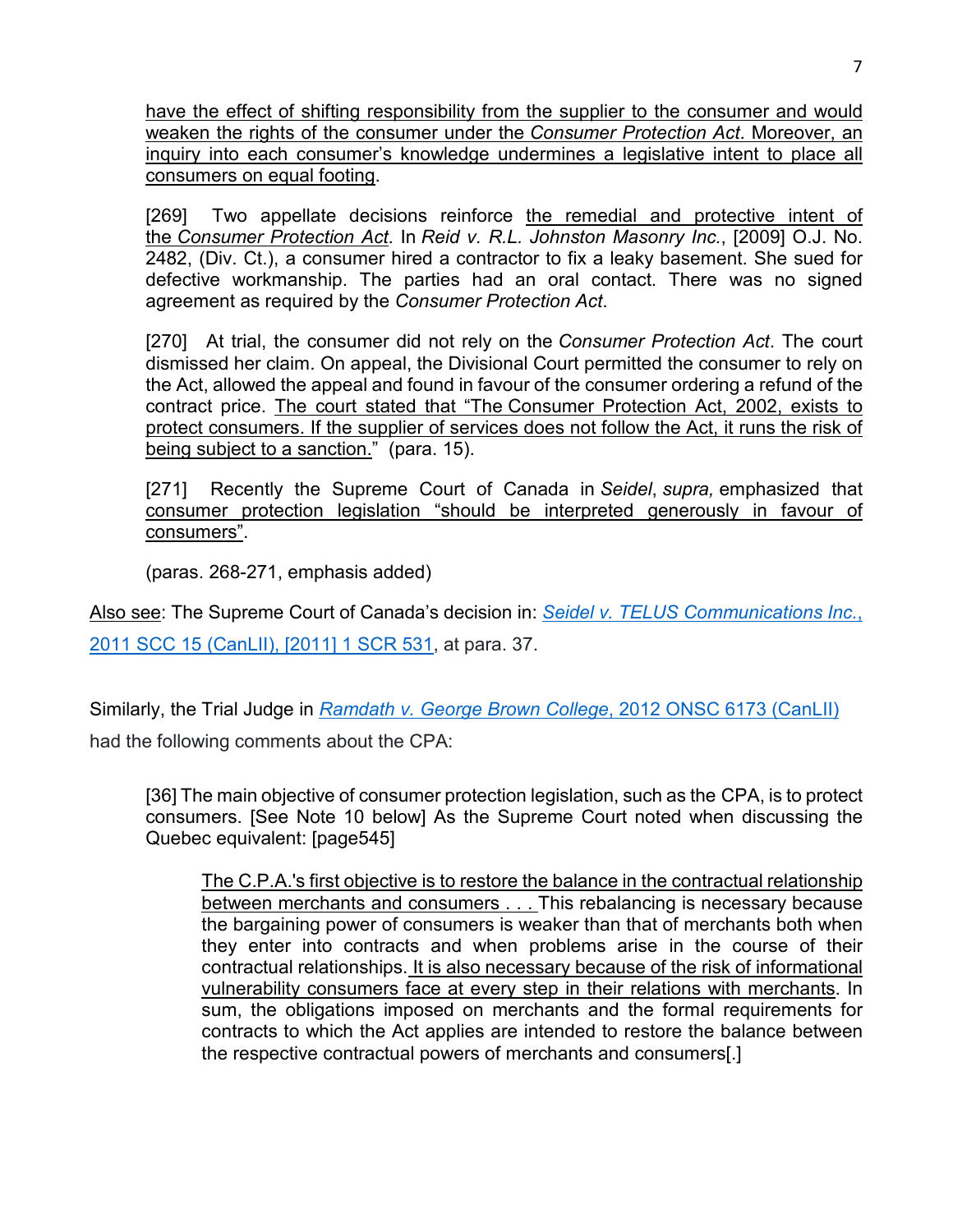The C.P.A.'s second objective is to eliminate unfair and misleading practices that may distort the information available to consumers and prevent them from making informed choices[.]

(para. 36, emphasis added)

Canadian Courts, including the Supreme Court of Canada, have emphasized that the CPA is targeted at restoring balance to the informational disadvantages consumers face. The CPA exists for the protection of consumers. The CPA is to be interpreted "generously in favour of the consumers", according to the Supreme Court. "Unfair practices" are prohibited. To shift responsibility for preventing "unfair acts" from the supplier to the consumer would go against the intent of the CPA.

Based on the foregoing, Canadian courts, including the Supreme Court of Canada, expressly identify the purpose of the CPA as being to protect consumers. The CPA is to be interpreted and applied towards that mandate. "Unfair practice" is prohibited, and consumers are not expected by the courts to ensure that builders do not engage in "unfair practice". Rather, this is a result that should naturally follow from the CPA's provisions.

If a builder fails to disclose that a furnace may be deficient due to use during construction, then it is not the responsibility of the consumer to ensure that the builder is sanctioned. The prohibition against "unfair practice" should be sufficient to require builders to disclose material facts.

#### **C. Conclusion**

In conclusion, it is my opinion that the CPA requires builders to disclose material facts about the furnaces that consumers are buying. The failure to do so would constitute "false, misleading or deceptive" representations and omissions. This, in turn, constitutes "unfair practice", which is prohibited by the CPA.

Based on the jurisprudence reviewed in this opinion, the determination of whether representation or omission is "false, misleading or deceptive" would be determined on the basis of the "reasonable person" standard. Would a reasonable person consider the representation